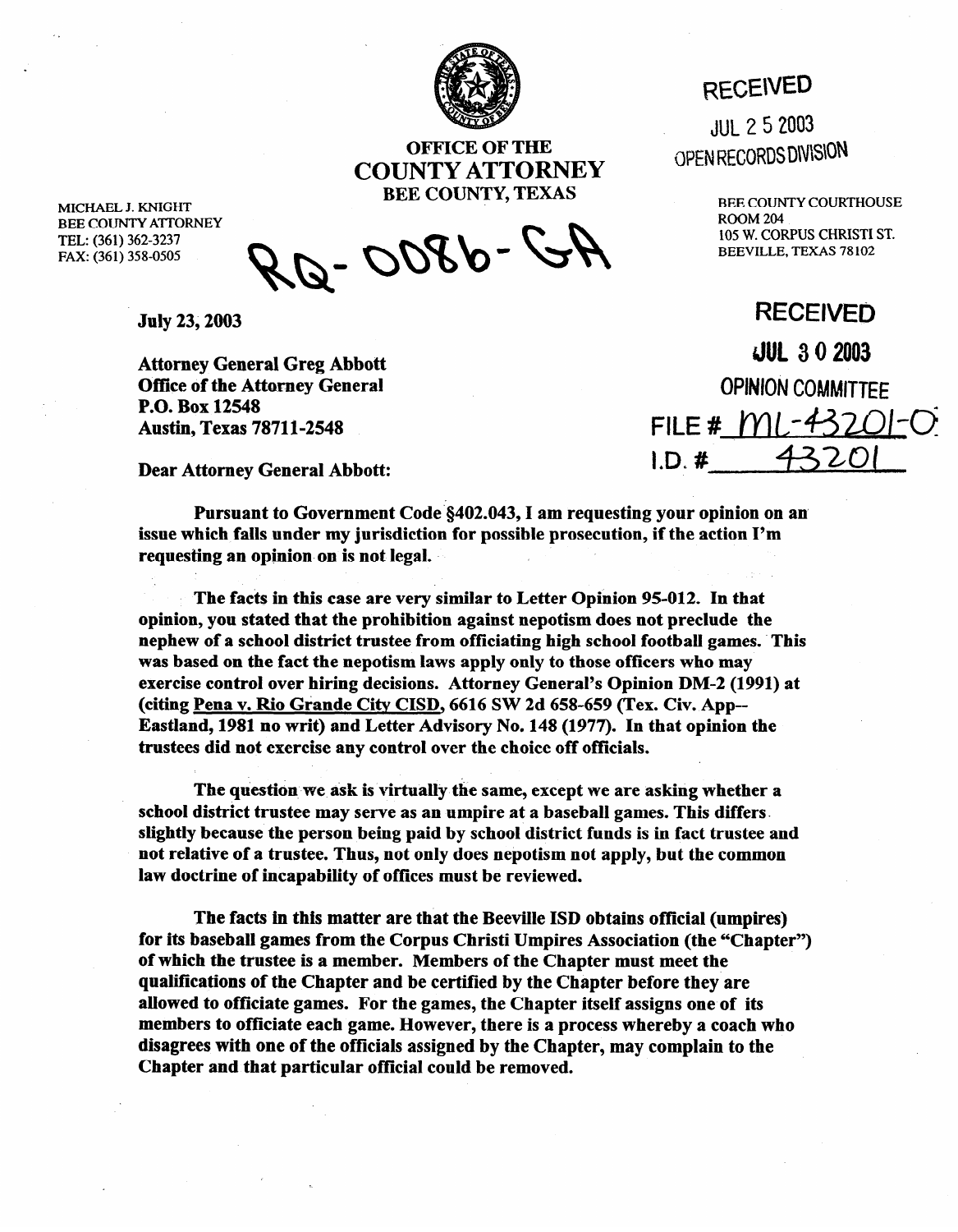The district directly compensates these umpires serving at the district games. **The trustee would like to officiate at both varsity and sub-varsity games. In neither of the varsity or sub-varsity context does the school district's board of trustees appoint, confirm the appointment of, or vote the appointment or confirmation of any official to any district baseball game. Additionally, the school district does not have any authority in choosing who umpires at the game, other than as described above. The school district board of trustees does not supervise the performance of these officials, nor have any input into their performance, the assignment or the removal, other than as described above.** 

**The analysis of the Common Law Doctrine of Incapability of Offices, we consider three distinct aspects of the doctrine, "self-appointment," "self**employment," and "conflicting loyalties." The first aspect, self-appointment does **not appear to apply. The trustees do not appoint these positions, or have any input into the appointment of who umpires these games other than described above.** 

**The "self-employment" aspect of doctrine has been held to prohibit an individual from holding two separate positions in which one is subordinate and/or accountable to the other. Attorney General's Opinions JM-934 (1988) at 3, C-425 (1965) at 3; Attorney General Letter Advisory No. 114 (1975); See also Turner v. Trinitv ISD, 700 SW2d 1,2 (Tex. App.-Houston [14'h Dist.] 1983, no writ ). The**  "self-employment" aspect also does not appear to apply. Again, the school district is **not in a position to supervise, grade, employ, hire, or otherwise affect the work of the umpire. It is my opinion that an umpire is not a position that is subordinate to or accountable to the board of trustees of this school district.** 

**The last aspect is that of "conflicting loyalties." I also believe that does not apply because the umpire is not an officer that makes decisions affecting the school district other than the actual calls he makes during the game. The conflicts of interest issue is handled in several ways. The Corpus Christi Umpire Association normally does not assign important varsity games to someone who either is an**  employee or an officer of the district, or has a child at that district. If the game is less important, such as a sub-varsity game, it is possible the individuals could be in **the case of district and varsity games and both the school district agrees to the use of that official, they waive any potential conflict of interest. As a general rule , however, those with ties to the school would normally only referee sub-varsity games.** 

**The umpires are assigned by the Corpus Christi Umpires Association. This is a division of the Texas Association of Sports Officials. The Umpires Association has a board and does training, supervision and assignment of the umpires. They normally do not assign umpires to schools where there is a potential conflict of interest, such as for an employee of the school district, or an umpire of child who attends the school district. This would be true of a trustee also. However, if the school districts agree, an umpire could be assigned to a school district of which he**